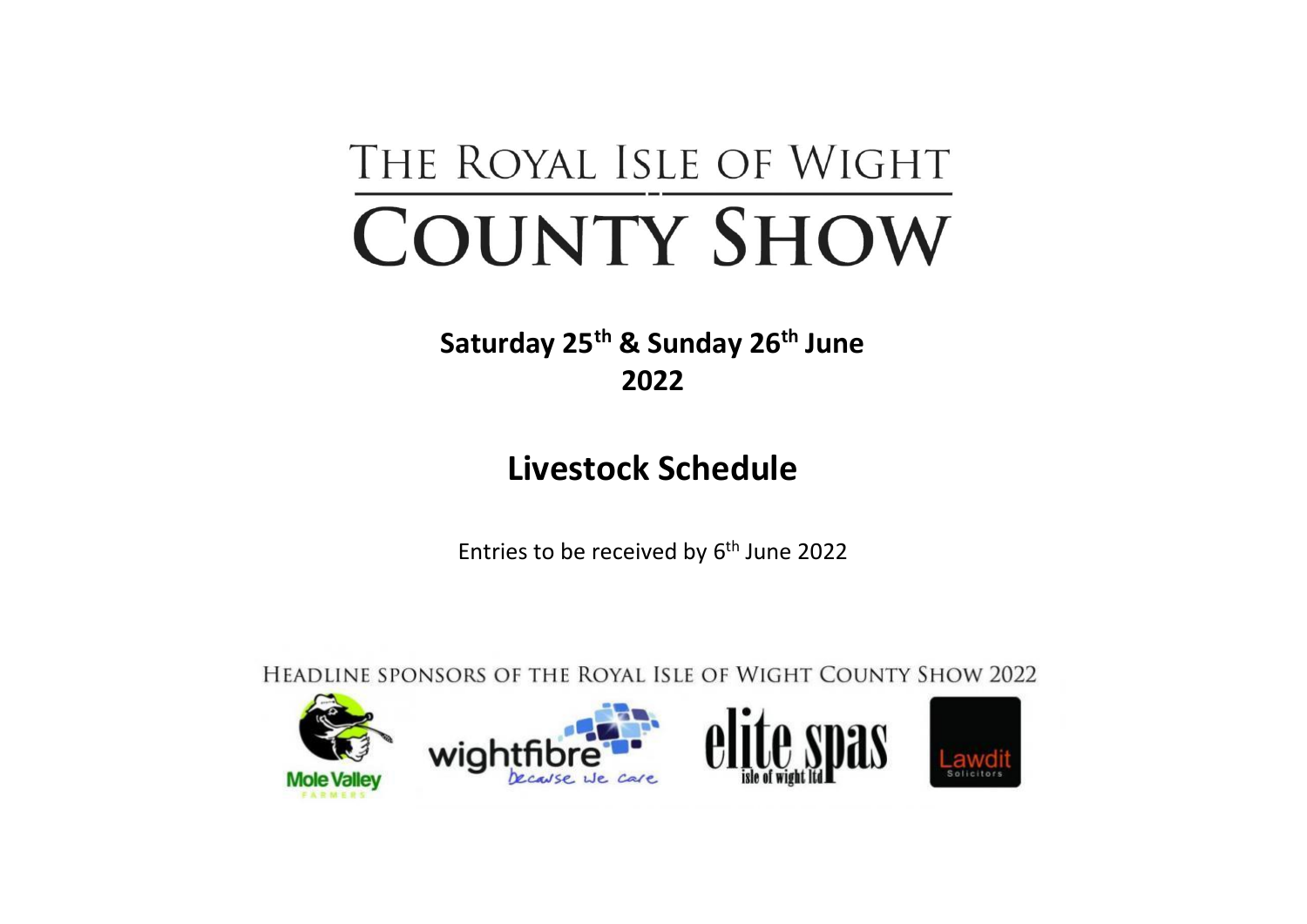# **Sheep Lines**

Exhibitors are encouraged to promote their stock and breeds through the use of flock boards and promotional items. The general public are keen to learn about British livestock and our show offers a great shop window for the stock we produce locally.

## **Sheep Classes**

Sheep should be penned by 9am on the Saturday of the show and exhibitors are asked to leave all exhibits penned until 5pm Sunday.

#### **Judging will commence at 10am**

Ewes and Rams must be bare shorn on or after the  $1<sup>st</sup>$  January. Trimming is optional.

Sheep ages are defined by their respective breed society rules.

**Prize Money 1 st £15 2 nd £10 3 rd £5**

**The Chief Steward reserves the right to move animals to alternative classes, where he deems it appropriate.**

# **Saturday**

#### **Terminal Sire Breed Section**

#### **JUDGE tbc**

Breeds including: Beltex, Blue Texel, Hampshire Down, Dorset, Suffolk,Texel, Charolais and others of similar type.

- 1) Single Ram Lamb
- 2) Shearling Ram or Older
- 3) Single Ewe Lamb
- 4) Shearling Ewe
- 5) Older Ewe

#### **Any Other Breed**

#### **JUDGE tbc**

- 6) Single Ram Lamb
- 7) Shearling Ram or Older
- 8) Single Ewe Lamb
- 9) Shearling Ewe
- 10) Older Ewe

#### **Singles Championship**

**All first placed exhibits from classes 1 to 10 will be called for the championship. 2 nd placed exhibits may also be called at the judge's request.**

#### **Special Awards**

| <b>Champion Ram</b>           | <b>Perpetual Cup</b>      |
|-------------------------------|---------------------------|
| <b>Champion Ewe</b>           | J W Jackson Cup           |
| <b>Best Dorset Horn</b>       | Les Long Cup              |
| <b>Best Ram Lamb</b>          | John King Cup             |
| <b>Supreme Champion Sheep</b> | <b>Nuaw Challenge Cup</b> |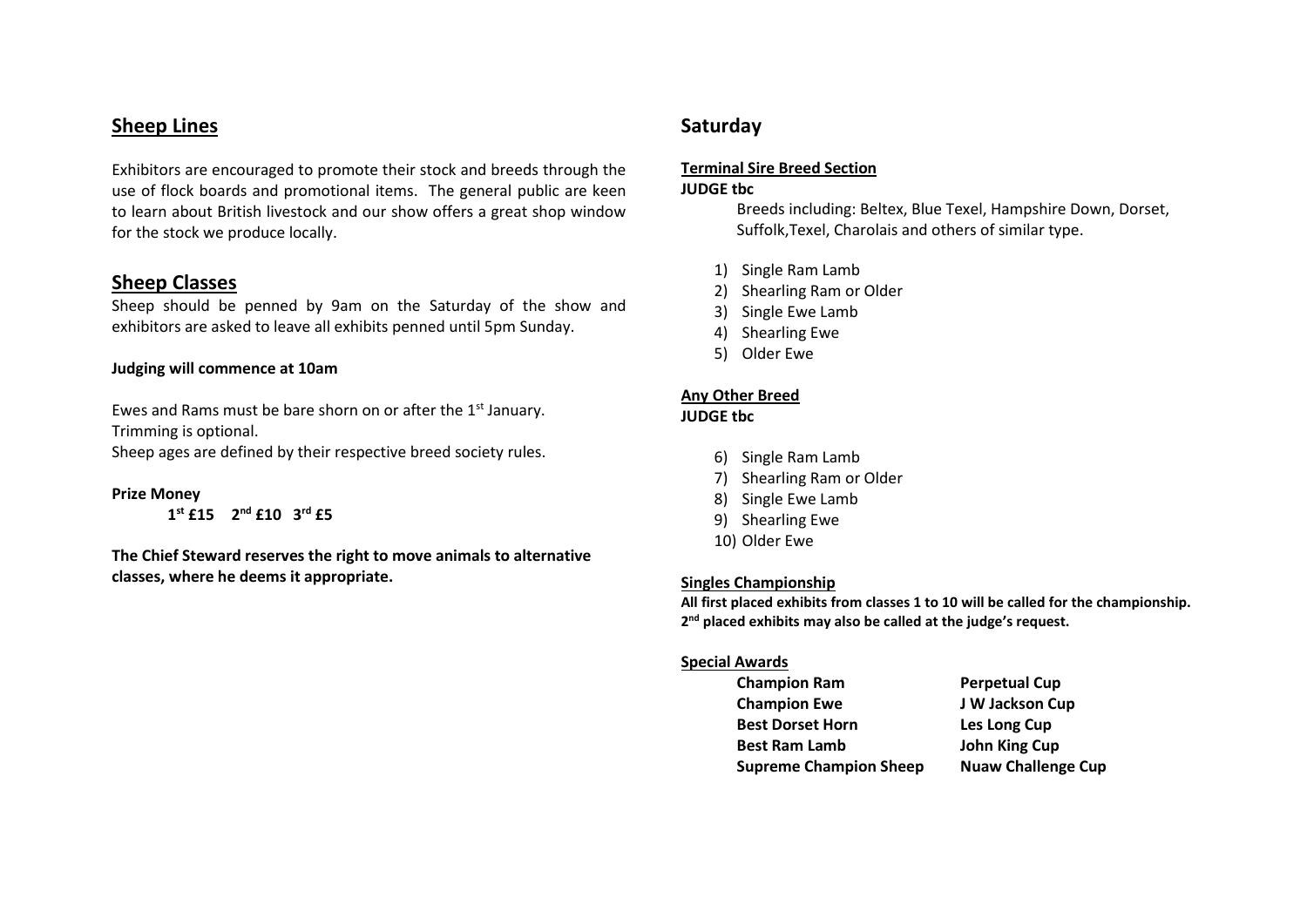# **Sunday**

#### **Open Classes**

Entries in this section are limited to one, per exhibitor, per breed.

#### 11) Group of Three

- (Exhibits can be taken from entries in earlier classes) One sheep to be of the opposite sex to the other two and the property of the same exhibitor.
- 12) Pair of Lambs
	- Suitable for breeding
- 13) Pair of Shearlings
- 14) Pair of Older sheep
	- To have bred lambs

**Pairs Championship – To be judged following the completion of the Young Handlers' Championship All first placed exhibits from classes 12, 13 & 14 will be called for the championship. 2nd placed exhibits may also be called at the judge's request.**

#### **Classes to be judged in the pens**

- 15) Pair of Butchers' Lambs
	- Any breed or cross, suitable for the meat trade

#### 16) Ewe with lamb/s at foot

• Lambs not exceeding 14 weeks of age

#### 17) Pen of Four Ewes/Ewe Lambs

• May be taken from earlier class entries

# **Sheep Young Handlers – 11.30am JUDGE tbc**

Entrants will be judged on turnout, knowledge and ability of the handler. Animals can be taken from any of the show/butcher's lamb classes and need not be the property of the exhibitor.

Entries fee - FREE.

18) Junior Handler – 9 years of age or under

19) Senior Handler –  $10 - 16$  years of age (inclusive)

#### **Special Awards**

| Pen of Four                                    | <b>Rapkins Cup</b>  |
|------------------------------------------------|---------------------|
| <b>Champion Group</b>                          | <b>Jennings Cup</b> |
| Junior Young Handler (Sheep) The Duxmore Cup   |                     |
| Senior Young Handler (Sheep) The Trafalgar Cup |                     |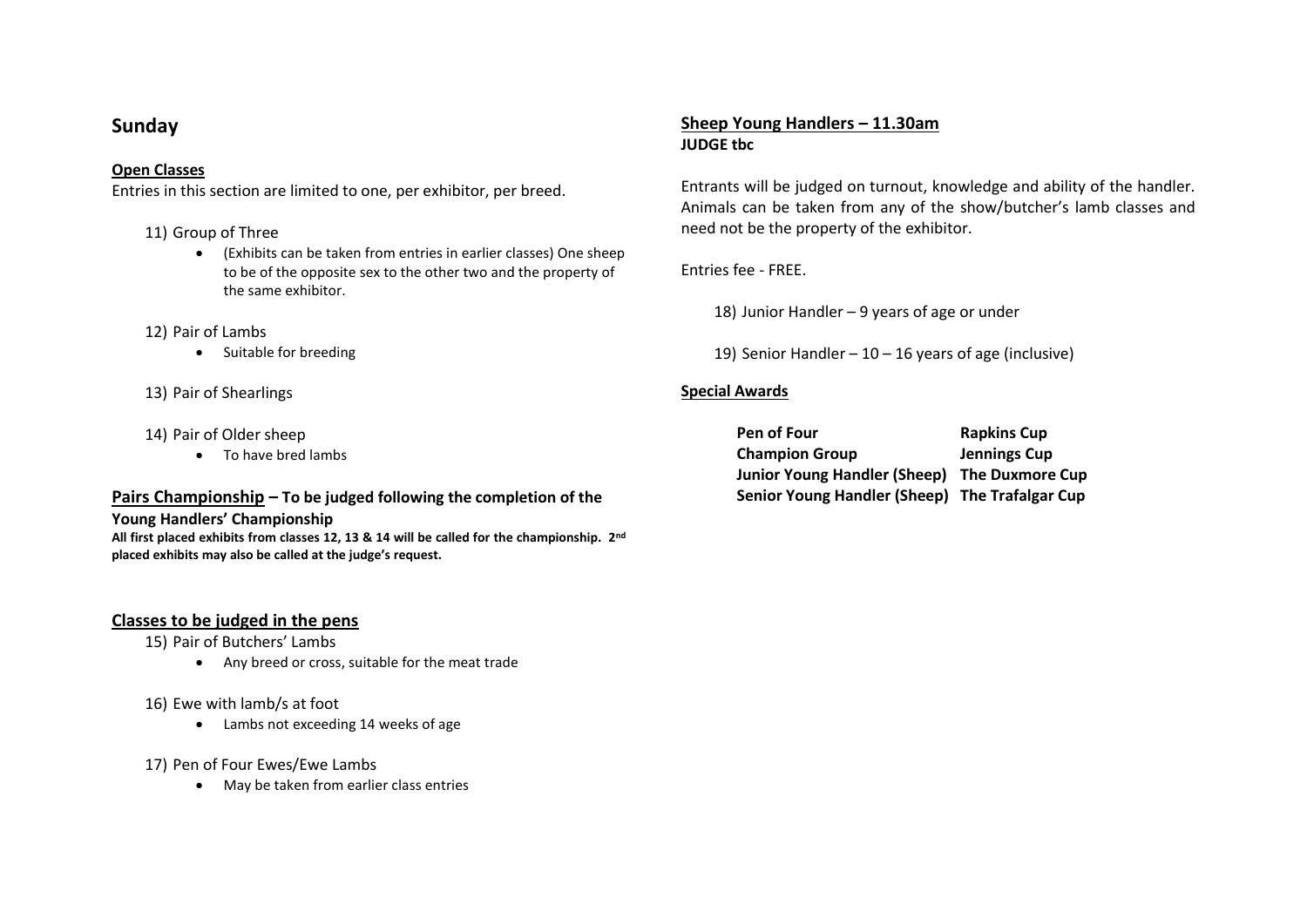# **Cattle Lines**

Exhibitors are encouraged to promote their stock and breeds through the use of herd boards and promotional items. The general public are keen to learn about British livestock and our show offers a great shop window for the stock we produce locally.

# **Cattle Classes**

Cattle should be penned by 9am on the Saturday of the show and exhibitors are asked to leave all exhibits penned until 5pm Sunday (unless by prior arrangement with the Chief Steward).

#### **Judging will commence at 10am**

Cattle ages should be their age on the day of the show.

All bulls should have a ring in their nose and exhibitors should be satisfied, in all cases, that handlers are provided with the appropriate restraining and safety equipment.

Beef exhibits may be shown in their pens.

#### **Prize Money**

**1 st £15 2 nd £10 3 rd £5**

**The Chief Steward reserves the right to move animals to alternative classes, where he deems it appropriate.**

# **Saturday 2pm**

#### **The Jill Cawood "2022 Young Handlers" Cattle Classes**

**Open to all Young Handlers under 26 years old. Animals can be any beef or dairy exhibit (with the exception of Bulls).**

This class is run in memory of the late Jill Cawood, a local dairy farmer who developed the award winning "Wheatenbred Herd" of pedigree Holsteins. Jill loved to see children and animals together and spent many years working with the Isle of Wight Young Farmers club, getting children showing cattle.

- 20) Senior Handler Animals to be shown by a handler between the age of 16 and 25 years of age (inclusive), on the Day of the Show.
- 21) Intermediate Handler Animals to be shown by a handler between the age of 12 and 15 years (inclusive), on the day of the show.
- 22) Junior Handler Animals to be shown by a handler between the age of 5 and 12 on the day of the show.

#### **Champion Young Handler**

**Winners from Classes 20, 21 & 22 will be judged for the overall Championship.**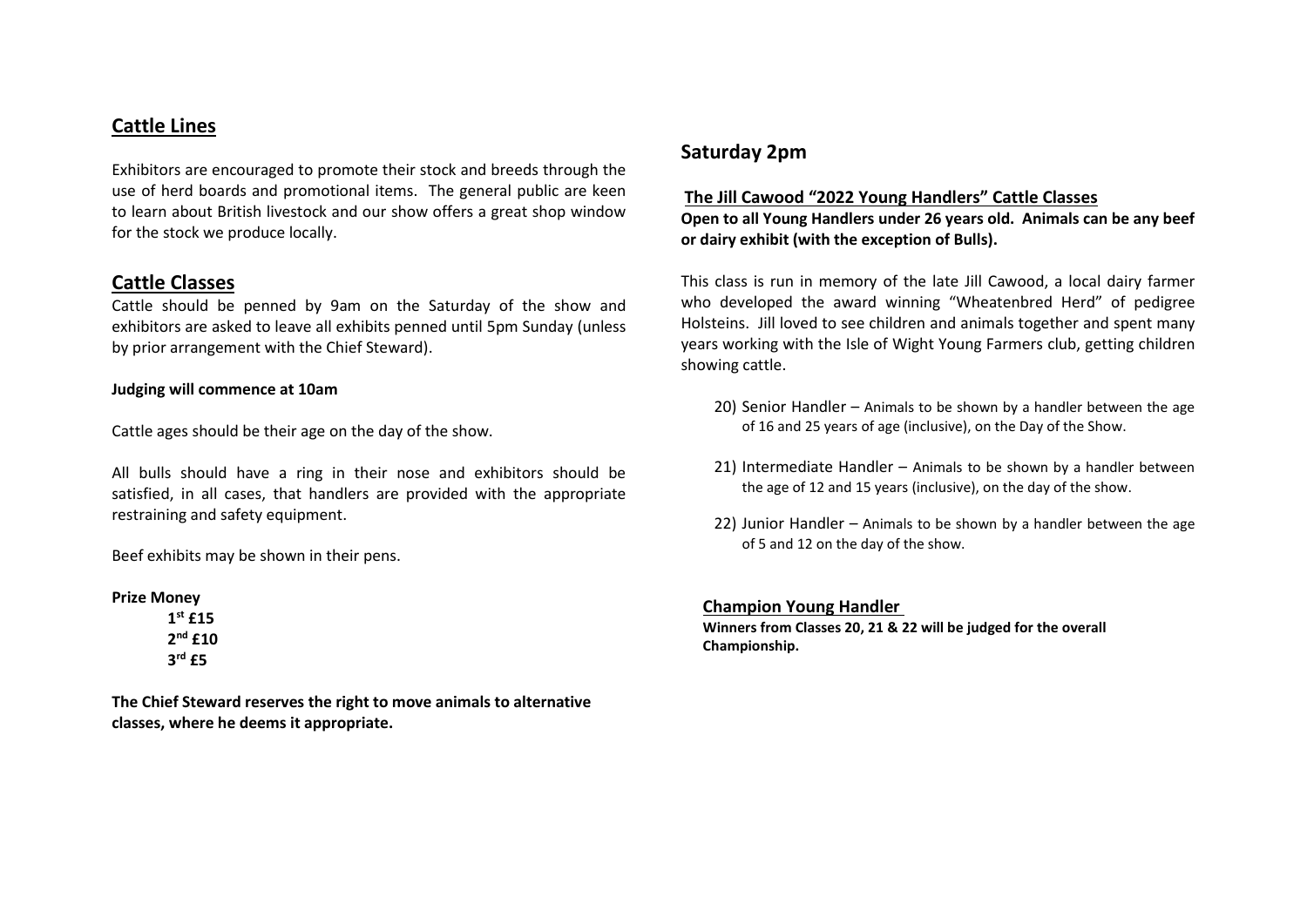# **Sunday 10am**

- 23) Dairy Calf Under 6 months of age
- 24) Dairy Heifer Over 6 months. Not to have bred a calf.
- 25) Dairy Cow Having bred a calf
- 26) Beef Bull Over 12 months of age
- 27) Butcher's Steer Over 12 months of age
- 28) Beef Steer or Bull  $6 12$  months of age
- 29) Beef Calf Under 6 months of age
- 30) Beef Cow Having bred a calf
- 31) Beef Heifer Over 12 months of age
- 32) Beef heifer  $-6 12$  months of age

#### **Cattle Championship**

**All first placed exhibits from classes 23 to 32 will be called for the championship. 2 nd placed exhibits may also be called, at the judges request.**

#### **Special Awards**

**Best Female from and Isle of Wight Herd Best Beef Steer/Baby Beef Best Bull in Show Best Commercial Heifer Best Pen of Store Cattle (3+) Hursts Challenge Cup Young Stock keeper in Cattle W Stay & Son Cup Champion Beast Cobbould Roach Challenge Cup**

#### **Points Cups**

**Points cups are awarded to the Isle of Wight stock keeper, with the most points achieved from their stock in the cattle and sheep classes.**

- **The Queen Victoria Perpetual Challenge Cup is awarded to the highest points for an exhibitor with a farm over 100 acres.**
- **The AA Westmore Memorial Perpetual Challenge Cup is awarded to the highest points for an exhibitor with a farm under 100 acres.**

### **New Exhibitors are Always Welcomed**

If you have animals you would like to exhibit, but are not sure about what to do, the committee would be pleased to put you in touch with experienced exhibitors who can give you some help.

Please call Matt Legge or David Russell who will be happy to hear from you.

**Matt – 07710 493534 David – 01983 740233**